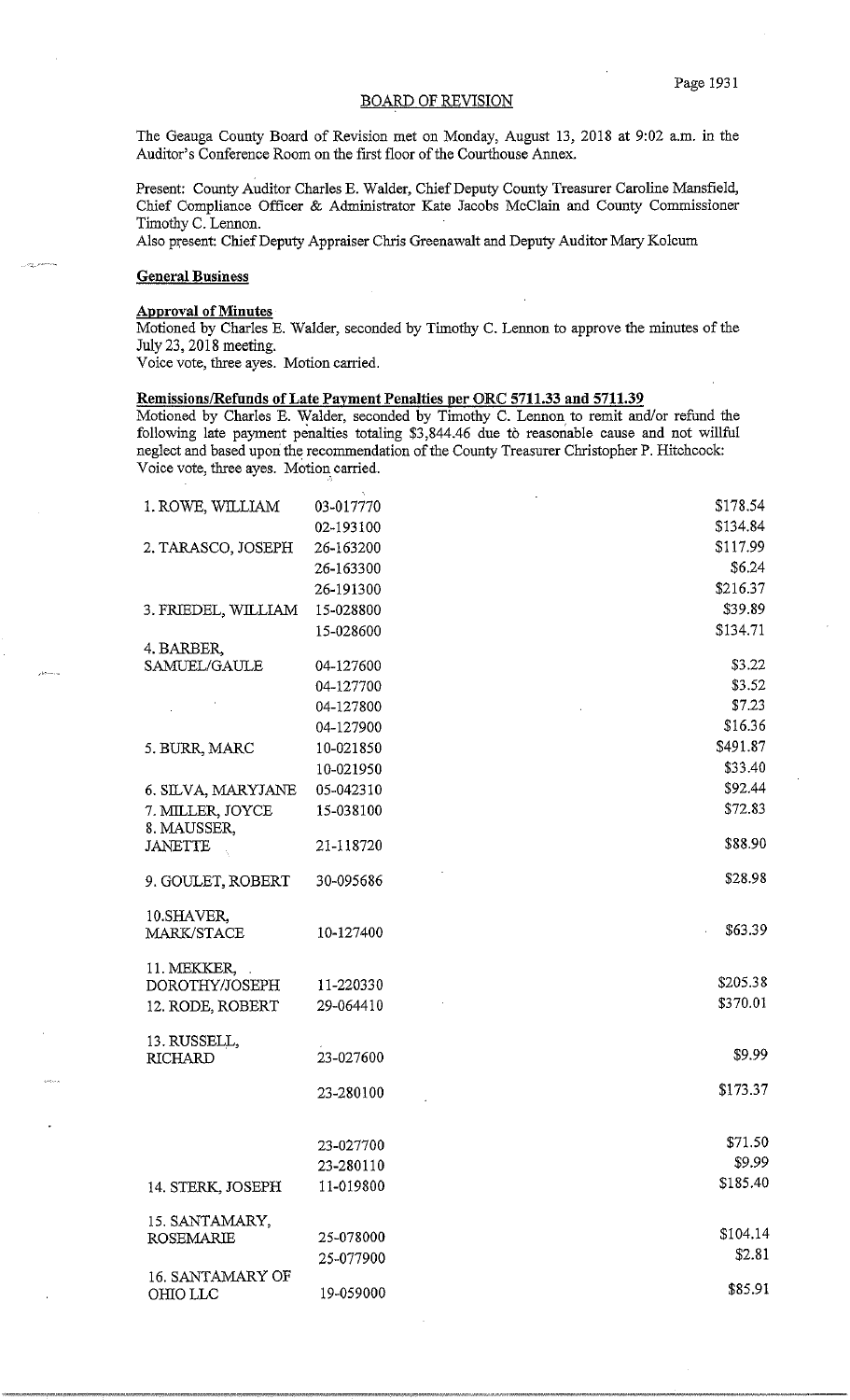|                    |           | Page 1932 |
|--------------------|-----------|-----------|
|                    | 19-031900 | \$68.79   |
| 17. RIFFLE, ROBERT | 02-145800 | \$285.31  |
| 18. MADACHIK, ED   | 32-034600 | \$198.58  |
| 19. MACK, JAMES    | 16-020700 | \$119.63  |
| 20. EILRICH, DALE  | 26-107800 | \$222.93  |

\$3,844.46

## Destroyed Property Late Filings 18-007800 Benedict & Alma Mullet

Motioned by Charles E. Walder, seconded by Caroline Mansfield to Refund \$76.76 in taxes for Tax Year 2017, and a reduction of 100% value for Tax Year 2018. Dwelling on Card 2 was razed.

Destroyed Property form filed 7-16-18. Voice vote, three ayes. Motion carried.

## 25-043800 Theodore & Susan Wojtasik

Motioned by Charles E. Walder, seconded by Caroline Mansfield to Refund \$448.32 in taxes for Tax Year 2017, and a reduction of 100% value for Tax Year 2018, Dwelling destroyed by fire. Destroyed Property form filed 7-18-18. Voice vote, three ayes. Motion carried.

## 26-047900 John Monaco

Motioned by Charles E. Walder, seconded by Timothy C. Lennon to Refund \$235.73 in taxes for Tax Year 2017, and a reduction of 100% value for-Tax Tear 2018, Dwelling was razed, Destroyed Property form filed 6-11-18. Voice vote, three ayes. Motion carried.

## 02-306000 Weber Brett Trustee

Motioned by Charles E. Walder, seconded by Timothy C. Lennon to Refund \$73.58 in taxes for Tax Year 2017, Framed Garage was razed. Destroyed Property form filed 7-12-18. Voice vote, three ayes. Motion carried.

### Withdrawals

# 05-012400 and 05-012500 Burton Bank Investors LLC

Motioned by Charles E. Walder, seconded by Caroline Mansfield to accept withdrawal of complaint by Lynn Kinghorn.

Voice vote,three ayes. Motion carried.

## 13-009300 Jacques MHP LP

Motioned by Charles E. Walder, seconded by Caroline Mansfield to accept withdrawal of complaint by Peter T. Zawadski,ESQ. Voice vote, three ayes. Motion carried.

Tax Year 2017 Valuation Complaints Formal Hearings begin as Scheduled Let the record note the hearings are digitally recorded.

## 04-07 4000 William Hosmer Trustee and Lori Hosmer

Auditor Charles E. Walder swore in Lori and William Hosmer, owners. Auditor Walder noted for the record that the Auditor's office has the parcel in question valued at \$446,200 yet they feel it is worth \$256,000 and the Board asked them to explain why the value should be reduced.

Mr. and Mrs. Hosmer stated the campground is fourth generation owned. The land is limited and licensed for 70 lots, but only 28 campsites are used consistently, property is only used on weekends from May  $1^{st}$  to October  $15^{th}$  year round and the only update was a new peak roof on the old horse farm building. Chris Greenawalt visited the property and stated this is classified as a farm and not a campground and contains 99 acres. It was suggested to the home owners by Charles E. Walder to re-apply for the Forestry Program as owners previously had this before transitioning to CAUV.

### Action

After a review of all testimony and all the other information available, it was motioned by Charles E. Walder, seconded by Caroline Mansfield to not reduce the market value for Tax Year 2017 form \$446,200 to \$265,000 based on evidence presented.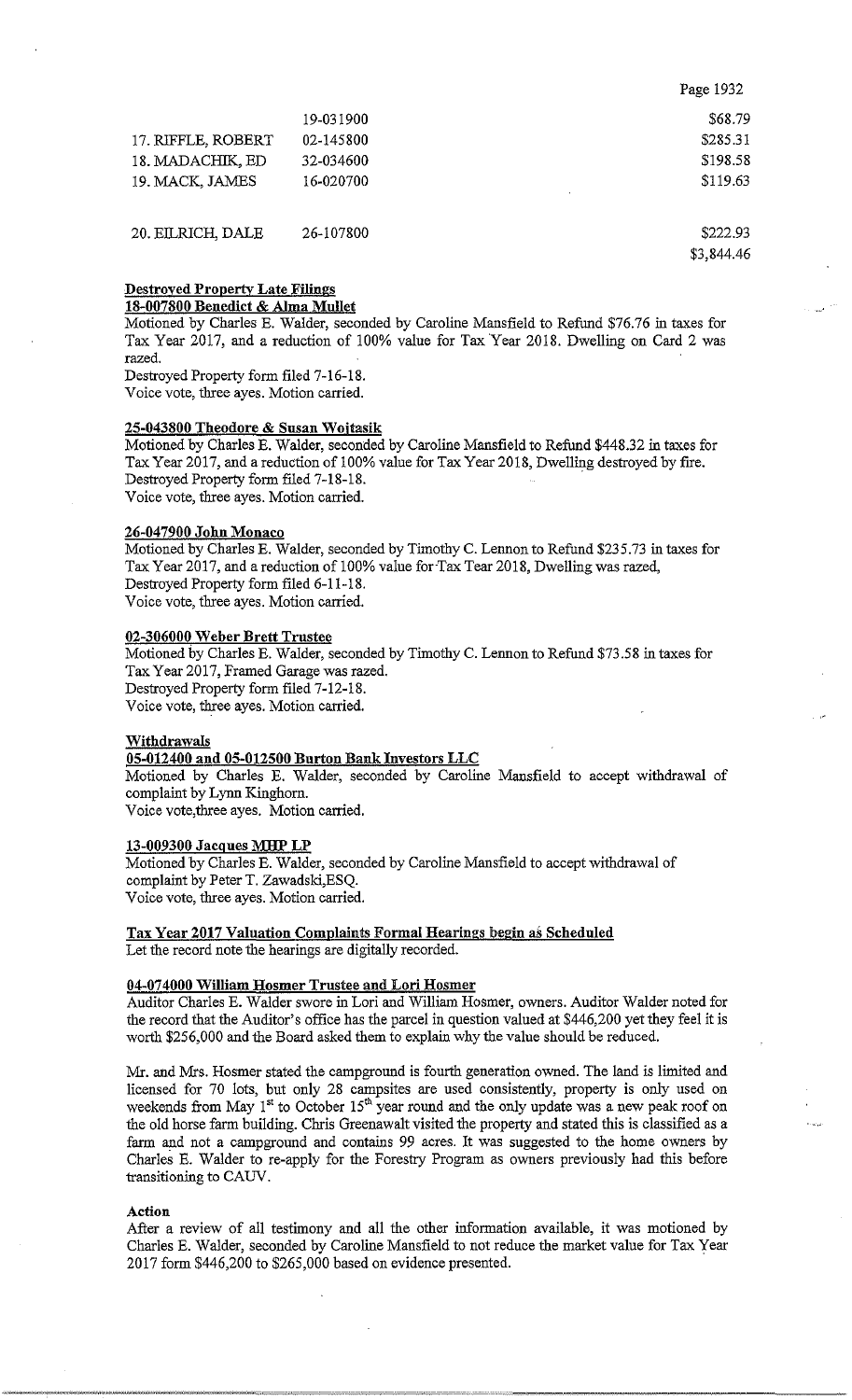## **11-291500 Paul Przeracki**

Auditor Charles E. Walder swore in Paul Jason Przeracki, owner. Auditor Walder noted for the record that the Auditor's office has the parcel in question valued at \$239,500 yet he feels it is worth \$176,000 and the Board asked him to explain why the value should be reduced.

Mr. Przeracki stated he believes a reduction is in order due to prior BOR hearing to decrease the value on the sale purchase transaction that just happened prior to the updated appraisal that followed. He feels the original value was dropped to \$156,900 and with the addition of the barn construction of \$20,000, the total he feels it is worth is \$176,000.

#### **Action**

After a review of all the testimony and all the other information available, it was motioned by Charles E. Walder, seconded by Caroline Mansfield to not reduce the value due to testimony, comparable sales and a prior reduction on the property. Voice vote, 3 ayes. Motion carried.

### **25-018200 John G. Augustine**

Auditor Charles E. Walder swore in John G. Augustine, owner. Auditor Walder noted for the record that the Auditor's office has the parcel in question valued at \$306,900 yet he feels it is worth \$205,412 and the Board asked him to explain why the value should be reduced.

Mr. Augustine indicated his property contains 79 acres, includes a Farmhouse built in 1885 with a roof age of 40 years. The first floor is the only finished livable space, the basement and second floor are unfinished. He states the neighbors to the South and East are not comparable values as home has no well, has an out building, the barn has no value, has a gravel driveway. The other Parcels have all the updates to the outside including completely finished upper and lower floor levels in the homes. For years he was on the CAUV Program, but did not reapply as he did not agree with the new conditions in the application. Chris Greenawalt did note for the record that the Snow property Mr. Augustine was comparing is currently on the Forestry Program so this is not a comparable land value.

#### **Action**

After a review of all the testimony and all the other information available it was motioned by Charles E. Walder, seconded by Caroline Mansfield to reduce the market value for Tax Year 2017 from \$306,900 to \$280,700 based on evidence presented. Voice vote, 3 ayes. Motion carried.

## **23-358248 All Erection & Crane Rental Co**

Auditor Charles E. Walder swore in Todd Sleggs, Attorney, Doug Dimond, Co. Representative. Auditor Walder noted for the record that the Auditor's office has the parcel in question valued at \$573,000 yet the owner feels it is worth \$262,000 and the Board asked them to explain why the value should be reduced.

Attorney Sleggs opened with the history of the property and that the client has attempted to sell this parcel since 2002. They have been unable to sell the property due to zoning issues in Newbury Township. This parcel is listed as a Light Industrial building Professional Office in a buffer zone. Todd Sleggs stated of the 16,375 square foot property the rear of the building which is half, is not usable. Tim Lennon did ask if they have contacted the township for a rezoning option, which the client's representatives said they did in previous years but there has been no change. Property was actively for sale, priced at \$750,000.

#### **Action**

After a review of all testimony and all the other information available, it was motioned by Charles E. Walder, seconded by Caroline Mansfield to not reduce the market value for Tax Year 2017 from \$573,000 to \$262,000 based on evidence presented. Voice vote, three ayes. Motion carried.

#### **11-133880 Tim & Diane V. Coad Grendell**

Auditor Charles E. Walder swore in James Grendell, Attorney, Tim and Diane Grendell, owner. Auditor Walder noted for the record that the Auditor's office has the parcel in question valued at \$322,800 yet the owner feels it is worth \$278,000 and the Board asked them to explain why the value should be reduced.

Attorney James Grendell stated the value should be based on sales surrounding the property. Mr. Grendell then proceeded to explain the reasons why their value should be lowered due to the parcel needing a new driveway, exterior repairs on drainage, the outside of the home needs to be